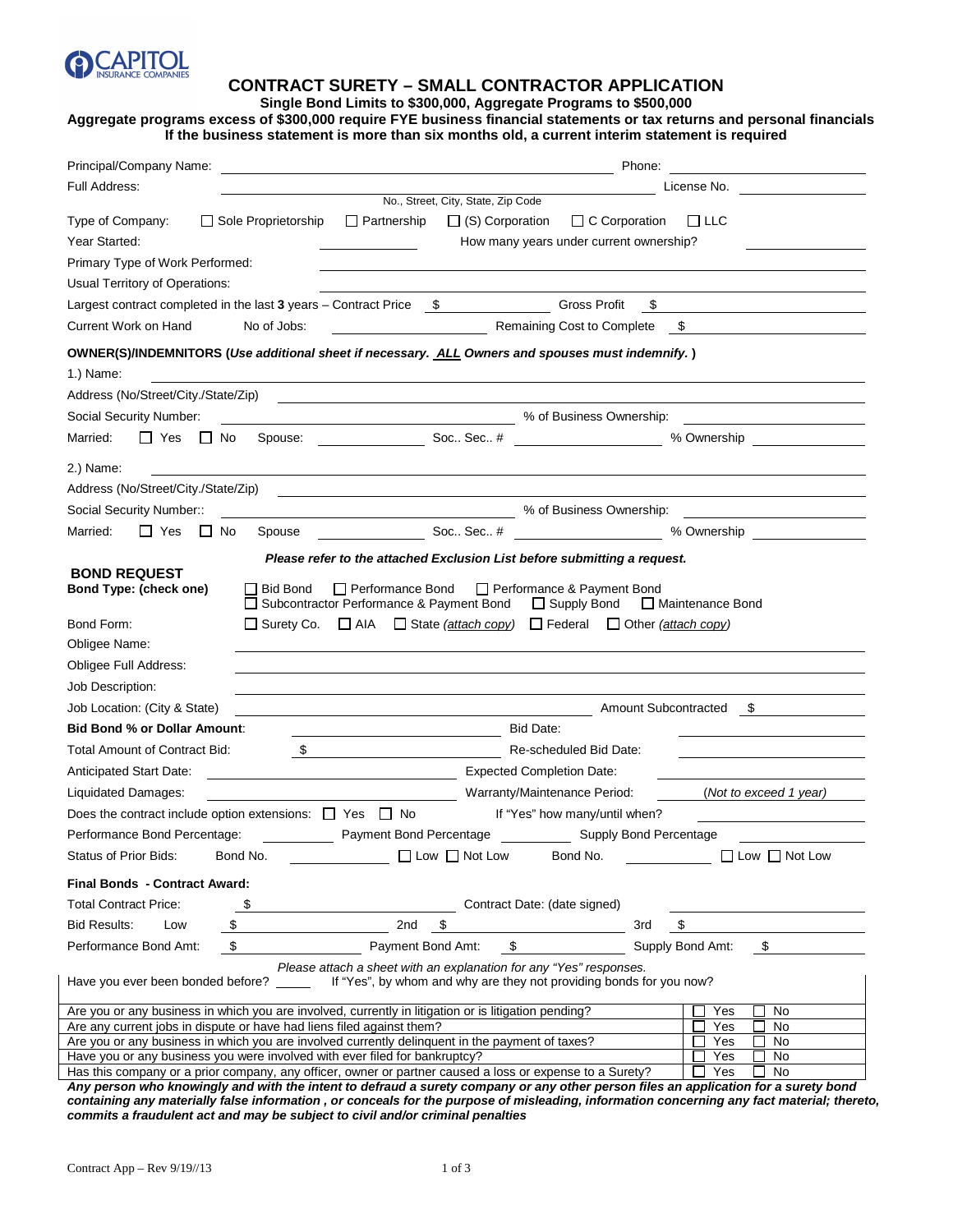# **INDEMNITY AGREEMENT – READ CAREFULLY**

By signing this Indemnity Agreement ("Agreement") Principal and each of the undersigned (collectively "Indemnitors") affirm that the statements in the foregoing application ("Application") are true and made to induce **Capitol Indemnity Corporation and/or Platte River Insurance Company,**  their successors and assigns (hereinafter "Surety") to issue bonds on behalf of Principal or other Indemnitor (collectively "Bonds") The term Bonds includes any bond issued before, on, or after the date of this Agreement and any extension, renewal, modification or substitution of or addition to the Bonds. Indemnitors jointly and severally agree, for themselves, their personal representatives, successors and assigns:

- 1. To fully reimburse, indemnify and hold harmless Surety against all liability, loss , claims, demands, attorneys fees, costs and expenses of every kind and nature (collectively "Loss") , which Surety incurs or for which it may become liable as a consequence of issuing the Bonds, regardless of whether the Surety has actually received a claim or paid any amount
- 2. To pay the Surety the initial, fully earned premium and all subsequent renewals, extensions or modifications until the Surety is provided with written evidence, satisfactory to the Surety, that its liability on such Bond(s) has been discharged or terminated as a matter of law.
- 3. Surety may, at its sole discretion, deny, pay, compromise, defend or appeal any claim or suit against the Bonds. An itemized statement of or sworn voucher from the Surety attesting to the Loss shall be prima facia evidence of Loss.
- 4. If Surety establishes a reserve account, the Indemnitors shall immediately upon demand provide Surety with acceptable collateral equal to the reserve set and any future reserve increases, whether or not Surety has yet made a payment or incurred a Loss. Surety may retain the collateral until all actual and potential claims against the Bonds are exonerated and all Loss is fully reimbursed.
- 5. All money and other proceeds of the obligations covered by the Bonds ("Obligation") are received by Principal in trust for the benefit of Surety for the sole purpose of performing the Obligation until the Surety's liability is completely exonerated
- 6. To secure Indemnitors duties and obligations to Surety Indemnitors, upon surety's declaration of principal's default assign to Surety all right and title to and interest in amounts due under the Obligation and under all other bonded and unbonded contracts, all agreements, notes, accounts or accounts receivable in which Indemnitors have any interest, and all subcontracts under Obligation
- 7. Each Indemnitor irrevocably appoints Surety or its designee as his, her or its attorney-in-fact with the right and power, but not the obligation, to exercise all of the rights assigned to Surety under this Agreement and to make, execute and deliver any and all additional contracts, instruments, assignments, documents or papers (including, but not limited to, the endorsement of checks or other instruments payable to Principal or any Indemnitor representing payment of Obligation monies) deemed necessary and proper by Surety in order to give full effect to the intent and meaning of the assignments or rights contained herein. It is expressly agreed that this power-of-attorney is coupled with the interest of the Surety in receiving the indemnification from Indemnitors. Indemnitors hereby ratify all acts by Surety or its designee as attorney-in-fact.
- 8. Indemnitors, jointly and severally, do hereby assign, transfer and convey to the Surety all of their right, title, interest and estate in and to all of their property, real, personal or mixed, in which the indemnitors presently have, or may hereafter obtain. Such assignment to be effective as of the date hereof.
- 9. Upon submission of the Application and until full satisfactory performance of the Obligation and exoneration of the Bonds, Surety may freely access, examine, copy and obtain Indemnitors' books, records, credit reports and accounts ("Records"). Indemnitors authorize third parties in possession of these records to furnish Surety any information requested in connection with any transaction.
- 10. Each Indemnitor agrees he, she or it is bound to every obligation in the Agreement regardless of (a) whether the principal fails to sign any bond; (b) the existence, release, return, exchange or viability of or failure to obtain collateral or security securing Indemnitors' duties and obligations under this Agreement ; (c) the identity of any other Indemnitor; (d) whether or not any other Indemnitor is bound or released; or (e) the failure of any other person or entity to sign this Agreement.
- 11. Indemnitors expressly waive notice of any claim or demand against the Bonds or information provided to the Surety. Surety may decline to issue bonds and may cancel, withdraw or procure its release from the Bonds at any time, without incurring liability to the Indemnitors
- 12. As used in the Agreement, the plural and singular shall include each other as circumstances require. If any portion of this Agreement is unenforceable that portion shall be considered deleted with the remainder continuing in full force and effect.
- 13. A facsimile, photocopy, electronic or optical reproduction of this Agreement shall be admissible in a court of law with the same force and effect as the original.
- 14. Indemnitors agree that this Agreement is a continuing obligation of the principal and Indemnitors. Indemnitors may notify the Surety of their intent to withdraw from this Agreement by sending written notice, by certified or registered mail to the Surety at **<Select Office>.** Indemnitors agree withdrawal shall be not less than thirty (30) days after actual receipt of such notice and only for Bonds executed or authorized by Surety after the effective date. Indemnitors agree they remain liable to Surety for any and all Bonds executed or authorized by Surety prior to the effective date of such withdrawal.
- 15. Surety may decline to execute any Bond(s) applied for without incurring liability to the Indemnitors.

| Signed this                  | day of |                                                  | $2^{\circ}$                  |
|------------------------------|--------|--------------------------------------------------|------------------------------|
|                              |        | Principal/Company Name:<br>Authorized Signature: |                              |
|                              |        | Print Name & Title:                              |                              |
| <b>Indemnitor Signature:</b> |        |                                                  | <b>Indemnitor Signature:</b> |
| Print Name:                  |        |                                                  | Print Name:                  |
| Social Security No.          |        |                                                  | Social Security No.          |
| <b>Indemnitor Signature:</b> |        |                                                  | <b>Indemnitor Signature:</b> |
| Print Name:                  |        |                                                  | Print Name:                  |
| Social Security No.          |        |                                                  | Social Security No.          |

#### **REQUIREMENTS**